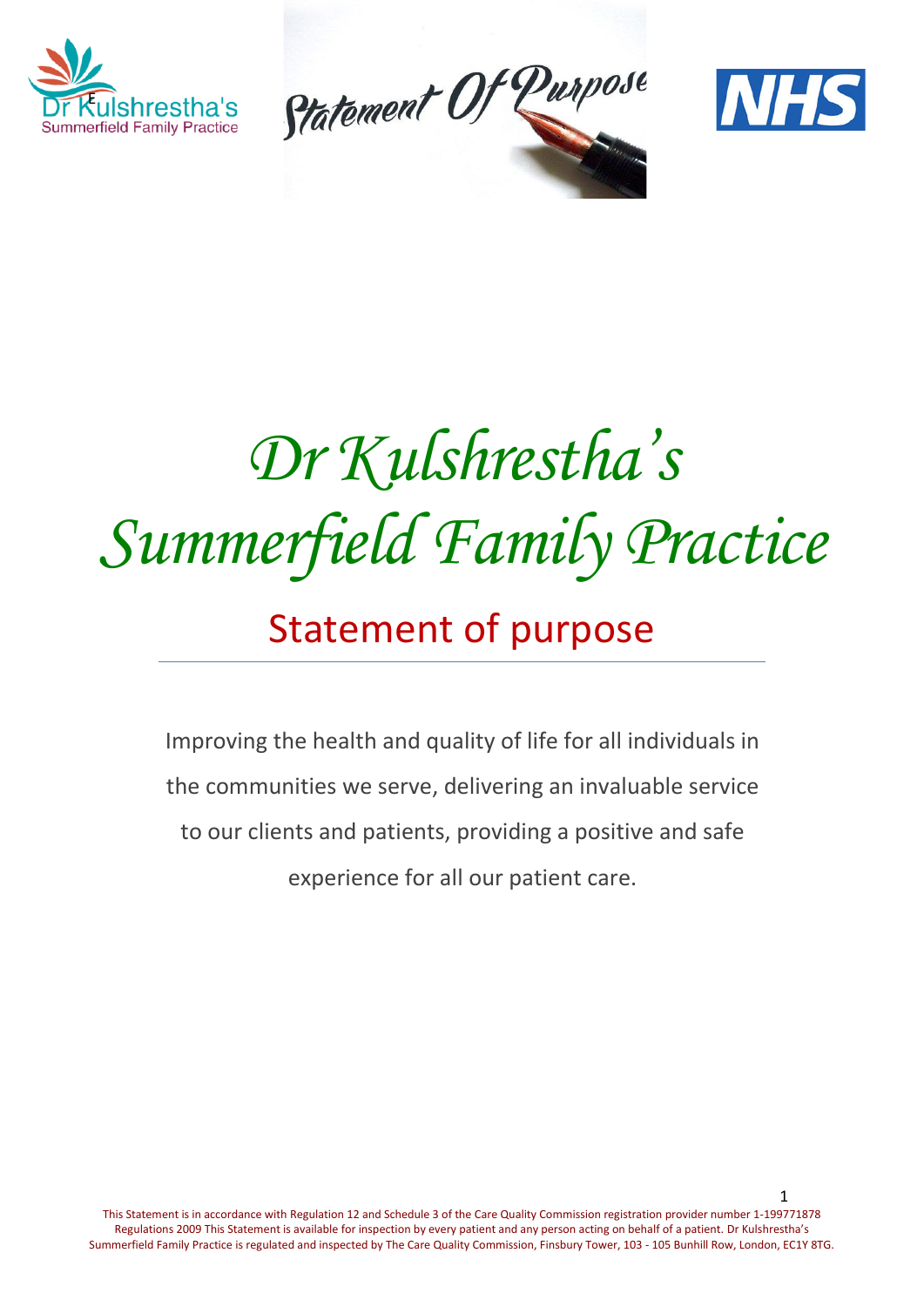





| <b>Section</b>                  | <b>Title</b>                                                                                                                                                                                                                           |
|---------------------------------|----------------------------------------------------------------------------------------------------------------------------------------------------------------------------------------------------------------------------------------|
| 1.1<br>1.2<br>1.3<br>1.4<br>1.5 | Aims and objectives<br>Welcome by the partners<br>Dr Kulshrestha's Family Practice aims and objectives<br>Patient focused care<br>Statement on respecting people who use services<br>Statement on Equality, Diversity and Human Rights |
| 2 <sup>1</sup>                  | Service provision                                                                                                                                                                                                                      |
| 2.1                             | <b>Services</b>                                                                                                                                                                                                                        |
| 3                               | Registered provider and registered manager                                                                                                                                                                                             |
| 3.1                             | Registered provider                                                                                                                                                                                                                    |
| 3.2                             | <b>Registered Manager</b>                                                                                                                                                                                                              |
| 4                               | Dr Kulshrestha's Family Practice Structure                                                                                                                                                                                             |
| 4.1                             | <b>Our Structure</b>                                                                                                                                                                                                                   |
| 5                               | <b>Our Values</b>                                                                                                                                                                                                                      |
| 5.1                             | <b>Our Mission Statement</b>                                                                                                                                                                                                           |
| 5.2                             | <b>Our Five-Year Strategy</b>                                                                                                                                                                                                          |



This Statement is in accordance with Regulation 12 and Schedule 3 of the Care Quality Commission registration provider number 1-199771878 Regulations 2009 This Statement is available for inspection by every patient and any person acting on behalf of a patient. Dr Kulshrestha's Summerfield Family Practice is regulated and inspected by The Care Quality Commission, Finsbury Tower, 103 - 105 Bunhill Row, London, EC1Y 8TG.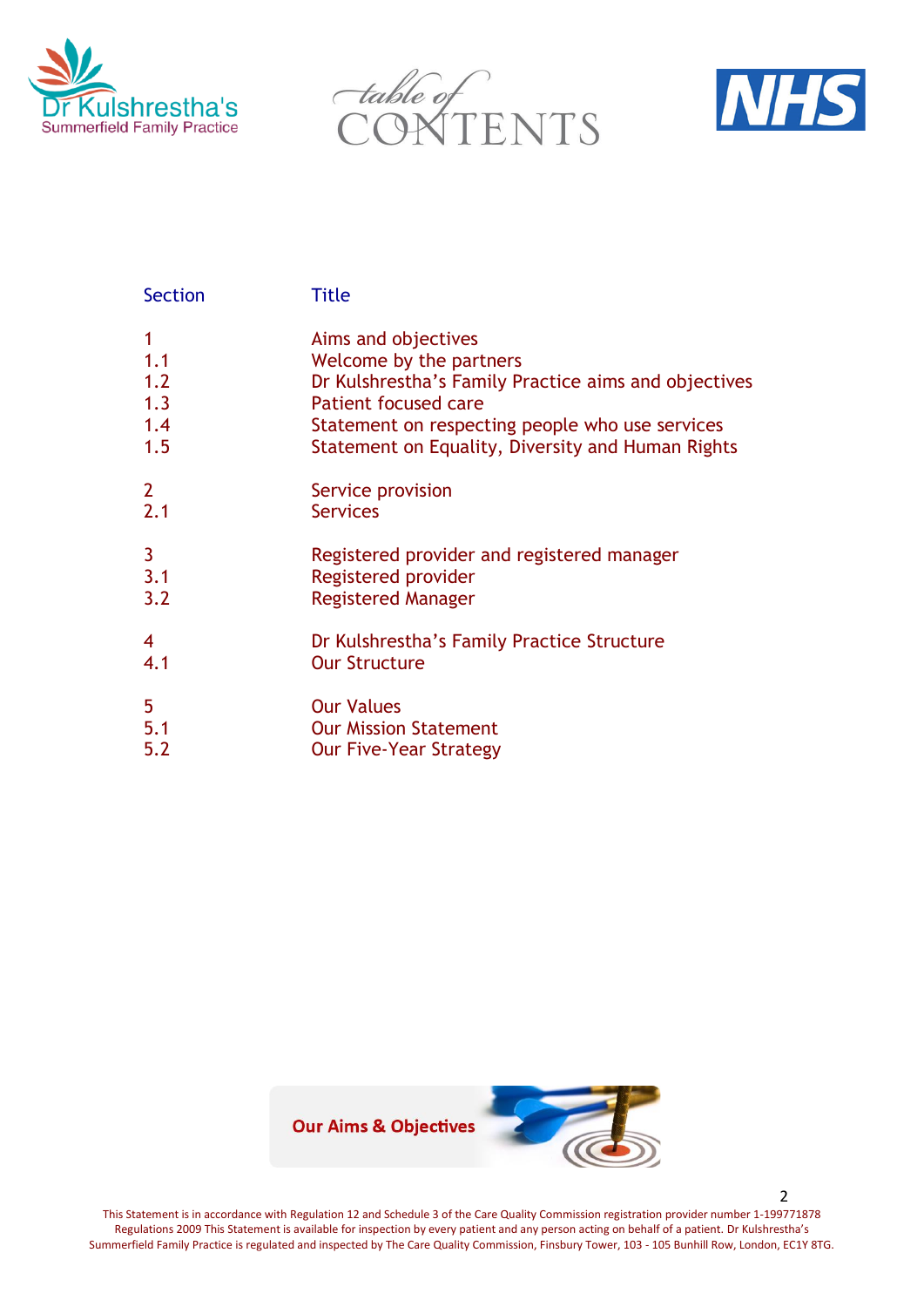



# 1. Aims and Objectives

### 1.1 Welcome by Dr Kulshrestha's Family Practice

Dear interested party,

This document is designed to provide you with essential information about Dr Kulshrestha's Family Practice, our services, our aims, and the arrangements we have put in place to ensure that our patients receive the highest level of care at all times.

As an independent healthcare provider we are committed to working with the Care Quality Commission, Birmingham and Solihull Clinical Commissioning Group, NHS England and other stakeholders to enhance and improve the quality of all our services, and to improve the patient journey.

The services we offer also vary and are tailored to the needs of the patients in the area. Regardless of location we are committed to achieving the best health outcomes for local people by providing exceptional healthcare in the communities in which we serve.

Putting patients first is at the heart of everything we do, and therefore we encourage patients to ask any member of the team for assistance should they require support or advice during their visit. The multi-disciplinary teams in our centre operate within their respective professional codes of practice, which are underpinned by our own internal regulations and compliance metrics to ensure we deliver service excellence.

Should you wish to provide us with any feedback, comments or commendations during your visit please do not hesitate to contact a member of our team.

**With thanks,**

Dr Rajendra Kulshrestha, GP Partner [GMC: 2278270] Dr Sheena Kulshrestha, GP Partner **[**GMC: 4650739] Mrs Shashi Kulshrestha, Practice Manager

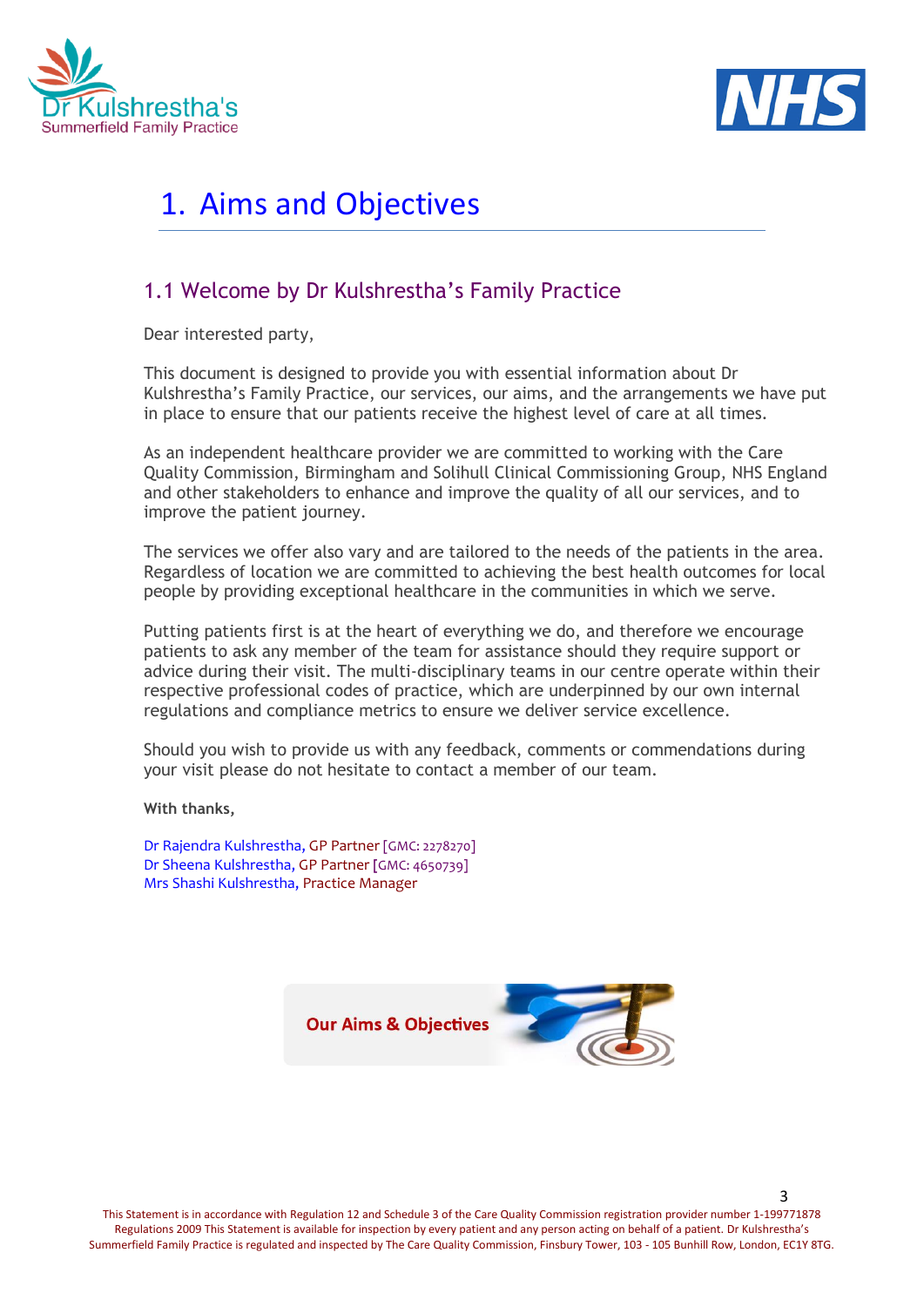



- Ensure patients receive responsive, safe, accessible, quality services.
- Ensure a highly skilled; passionate and dedicated team of caring professionals delivers care.
- Reducing the burden of disease through pro-active health promotion
- Creating effective partnerships to provide safe services, optimise care and improve health outcomes
- Reduce health inequalities
- Deliver value for money, efficient and effective services
- Our employees will always behave in a professional, open and approachable manner at all times and in line with their respective codes of practice.
- By gaining patient feedback and combining with our expertise and knowledge, we are able to put our patients at the heart of everything we do.
- We are committed as a service to developing innovative ways to improve the way in which we service our patients.



This Statement is in accordance with Regulation 12 and Schedule 3 of the Care Quality Commission registration provider number 1-199771878 Regulations 2009 This Statement is available for inspection by every patient and any person acting on behalf of a patient. Dr Kulshrestha's Summerfield Family Practice is regulated and inspected by The Care Quality Commission, Finsbury Tower, 103 - 105 Bunhill Row, London, EC1Y 8TG.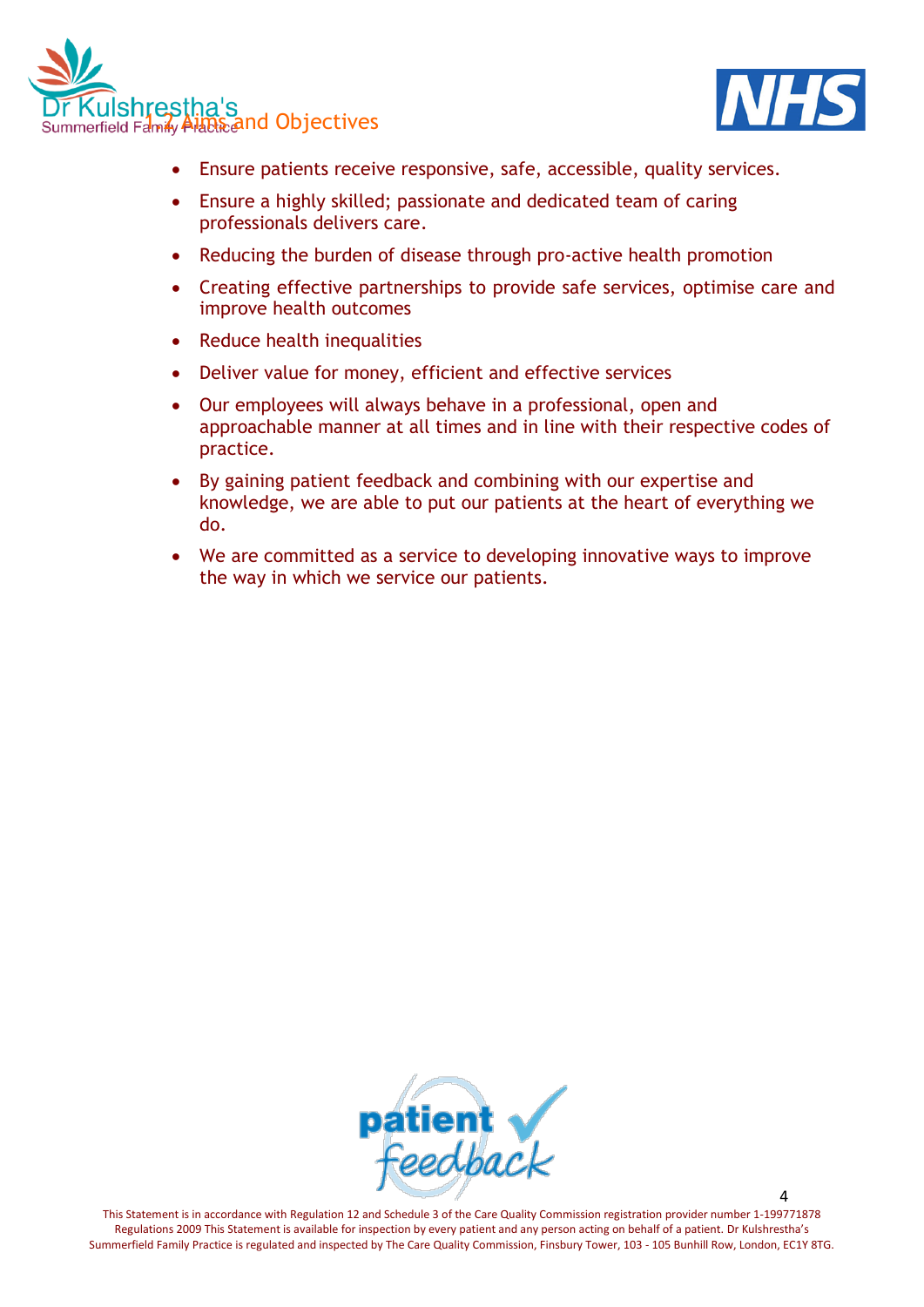



### 1.3 Patient Focused Care

Dr Kulshrestha's Family Practice services a range of people including older people, younger adults and children. Our practice is supported by a dedicated team with the experience and expertise to deal with populations who have a diverse range of cultures and religions, and work with the local communities to understand their needs.

Our services are tailored to the local population and the practice works with commissioners to ensure the services we offer are of the highest possible standard. Dr Kulshrestha's Family Practice adopts a number of methodologies for gaining patient involvement, inclusion and feedback. These include the following:

| <b>Suggestions Box</b>                                              | Available within Dr Kulshrestha's Family Practice                                                                                                                                                                             |
|---------------------------------------------------------------------|-------------------------------------------------------------------------------------------------------------------------------------------------------------------------------------------------------------------------------|
| Complaints, comments and feedback forms                             | These leaflets are available at the waiting area.                                                                                                                                                                             |
| <b>Friends and Family Tests</b><br><b>In-House Patient Survey</b>   | Are provided to patients following certain<br>consultations carried out at the practice.                                                                                                                                      |
| Patient Participation Group (PPG)                                   | Includes a group of patients who are registered<br>at Dr Kulshrestha's Family Practice. The PPG has<br>direct input into the way the practice develop<br>their services.                                                      |
| <b>NHS Choices</b>                                                  | Patients are encouraged to leave feedback on<br>the NHS choices website on their experience at<br>Dr Kulshrestha's Family Practice.                                                                                           |
| Randomised interviews during inspection visits<br>(provider visits) | Consent allowing, patients are asked by<br>regulatory bodies to provide feedback on the<br>practice in relation to the level of care they have<br>received, information provided, and for any<br>suggestions for improvement. |
| <b>GP Patient Survey</b>                                            | The GP Patient Survey run by NHS England. The<br>survey is sent out to over a million people across<br>the UK. The results show how people feel about<br>their GP practice                                                    |

### & Transparency Respect compliance fostering this culture on day by day basis universal commitment **RespectEthics**

This Statement is in accordance with Regulation 12 and Schedule 3 of the Care Quality Commission registration provider number 1-199771878 Regulations 2009 This Statement is available for inspection by every patient and any person acting on behalf of a patient. Dr Kulshrestha's Summerfield Family Practice is regulated and inspected by The Care Quality Commission, Finsbury Tower, 103 - 105 Bunhill Row, London, EC1Y 8TG.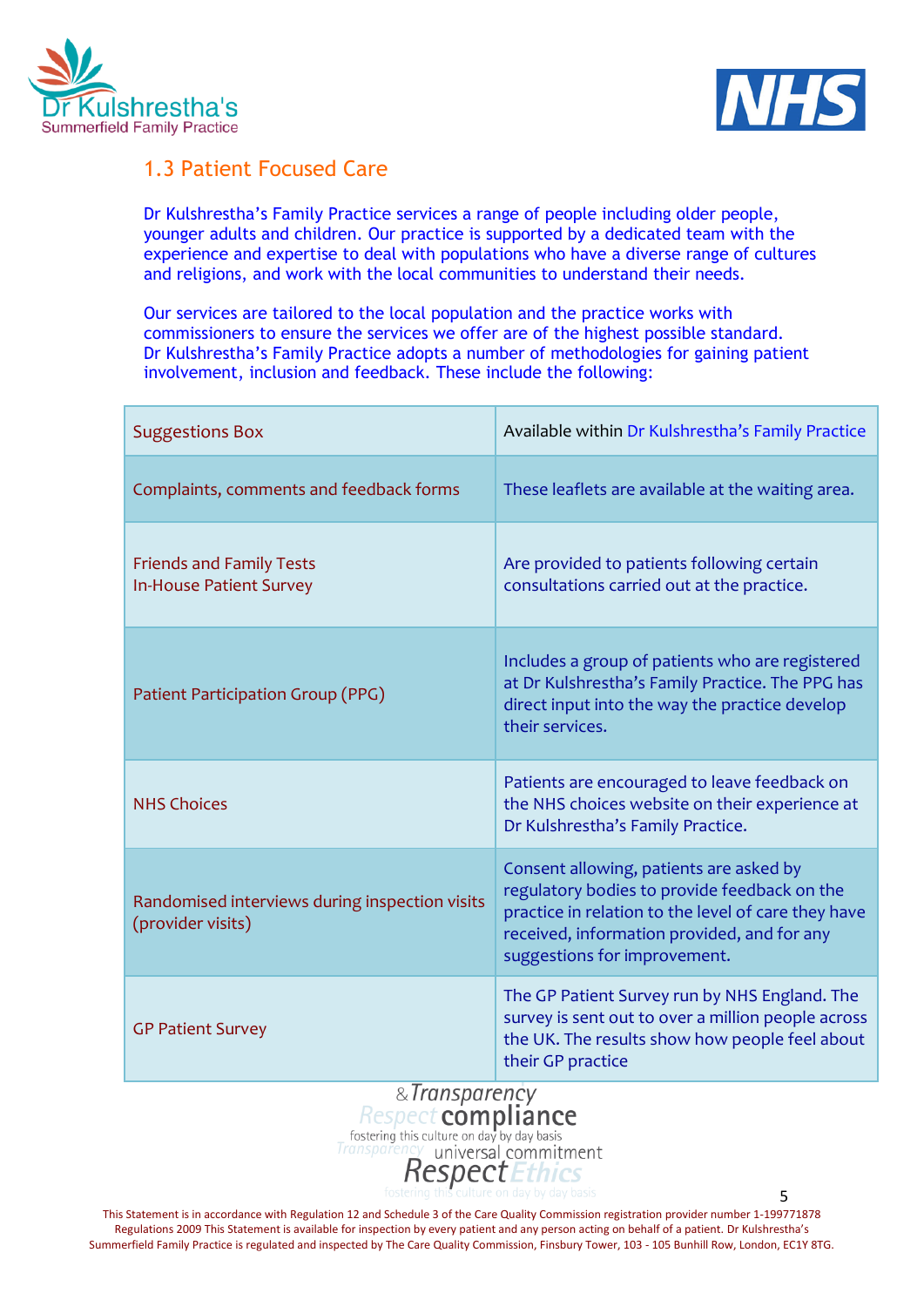



### 1.4 Statement on respecting people who use our services

Dr Kulshrestha's Family Practice engages patients in the design and development of the service and ensures that the services continue to be appropriate and responsive by involving patients during the delivery of the service.

We work closely with local communities and patients already using the service to understand their needs and how best to deliver the most appropriate services to meet those needs. We collect and analyse data on patients and service users to inform us as to who uses the service and which groups are not accessing the service.

We ensure the service is provided for patients who have additional communication or cultural consideration and is continually reviewed and developed. This ongoing process of review includes patients who use the service to ensure that we meet their needs and remain responsive to changes in the local population.

Ongoing patient engagement is achieved through the annual patient surveys and patient participation group. These surveys provide information on how patients value all aspects of the service and what their expectations are.

We will look to involve patients as they use the service, place information notices in the waiting areas and utilise the reception staff to encourage patients to join our Patient Participation Group. It is a useful way of measuring the impact of changes, to improve specific service areas, and allows us to evaluate and continually improve patient satisfaction rates.

We provide information to all patients on services and planned changes in a range of ways including via patient leaflets, patient participation group and our website.



### 1.5 Statement on Equality, Diversity and Human Rights [EDHR]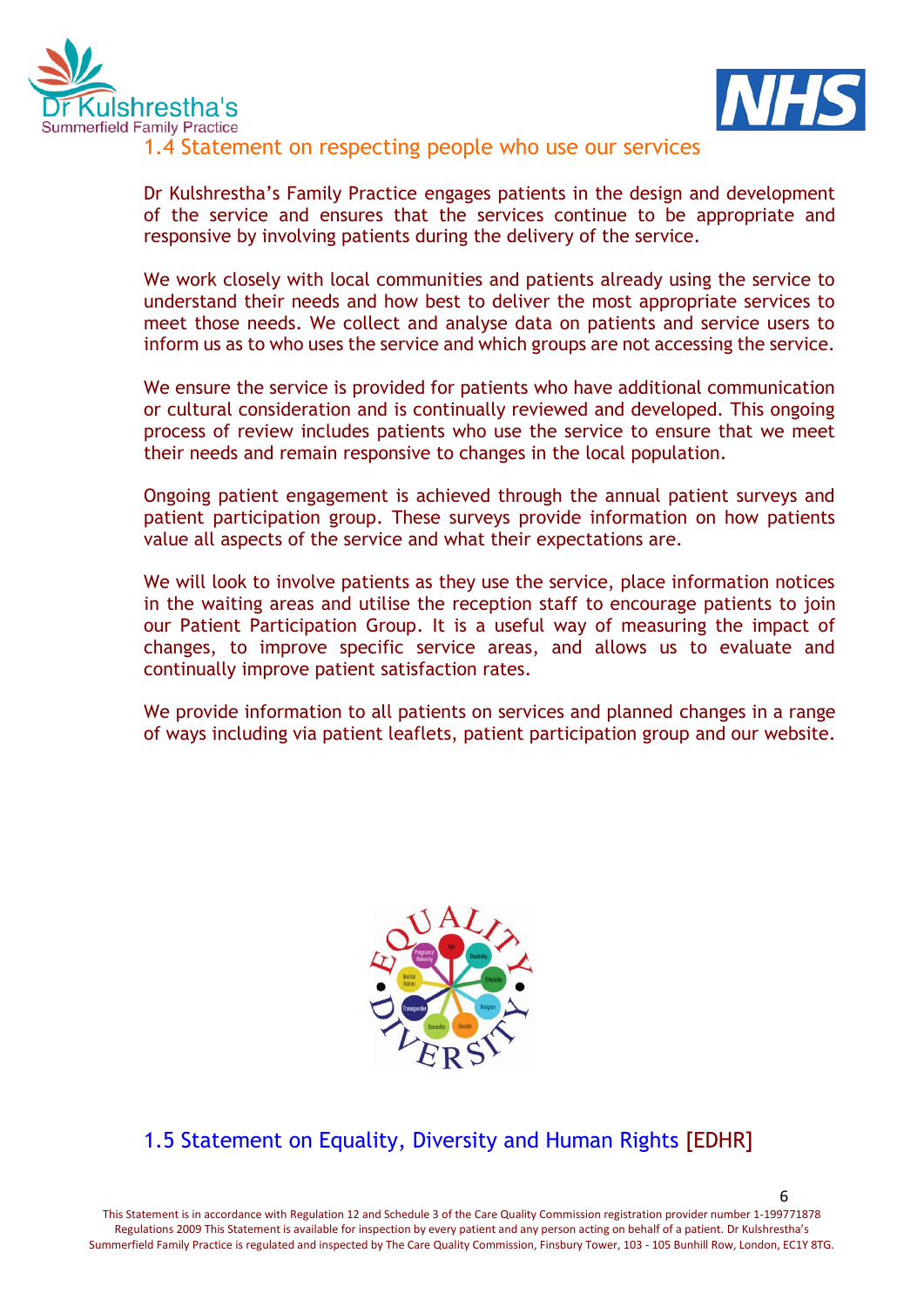

 $\mathsf{s}\mathsf{h}\mathsf{W}\mathsf{g}$ are  $\mathsf{g}\mathsf{g}$  arm that to contributing to a fairer society by promoting equality and

Bummerfield From predictions for patients, carers, patients' representatives, members of the theories of the theories of the theories of the temperatures. public, partner organisations, staff and job applicants. As part of our commitment to being a responsible employer we will make sure our workforce has the awareness and ability to meet the different needs of our community's diverse population.

### **We are committed to:**

- Getting rid of unlawful discrimination, harassment and victimisation, and any other behaviour that is not allowed under the Equality Act 2010;
- Promoting equality between people who share a relevant characteristic and those who do not share it;
- Treating people fairly, with respect and dignity, and as individuals

### *Equality*

*is about creating a fairer society where everyone can take part and have the opportunity to fulfil their potential.*

### *Diversity*

*is about recognising and valuing people's differences for the benefit of patients, carers, patients' representatives, members of the public, partner organisations, staff and job applicants.*

### *Human rights*

*is about making sure patients and staff are safe in healthcare settings, have their privacy protected, and are treated fairly, with dignity and respect.*



# 2.Service Provision

2.1 Services

This Statement is in accordance with Regulation 12 and Schedule 3 of the Care Quality Commission registration provider number 1-199771878 Regulations 2009 This Statement is available for inspection by every patient and any person acting on behalf of a patient. Dr Kulshrestha's Summerfield Family Practice is regulated and inspected by The Care Quality Commission, Finsbury Tower, 103 - 105 Bunhill Row, London, EC1Y 8TG.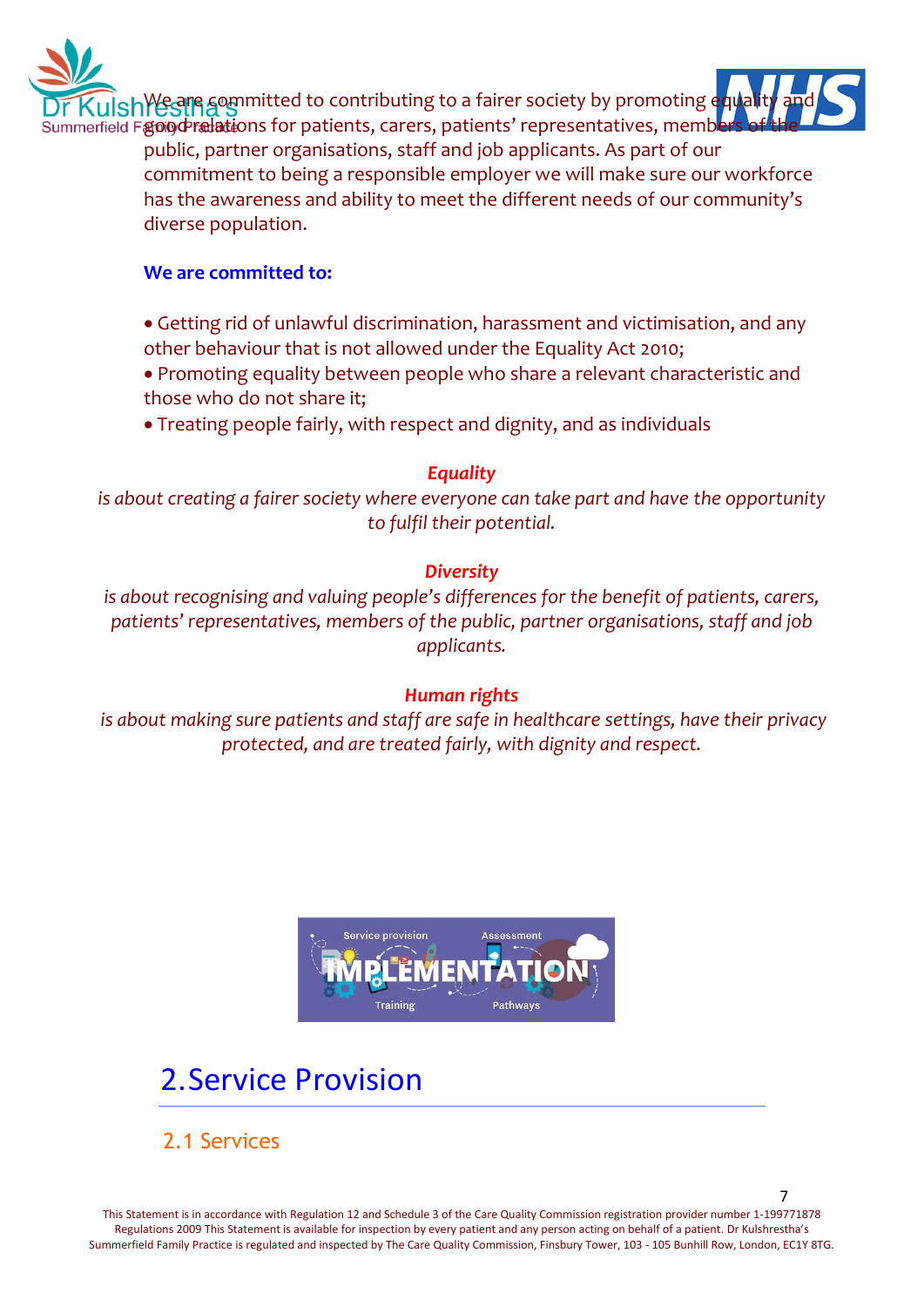



**Regulated activities carried out at Dr Kulshrestha's Family Practice**

- 1. DIAGNOSTIC AND SCREENING PROCEDURES
- 2. TREATMENT OF DISEASE, DISORDER OR INJURY
- 3. FAMILY PLANNING SERVICES

### Service Provider:

### Site details:

Address line 1 134 Heath Street Town/city Winson Green County Birmingham Post code B18 7AL Main telephone No 0121 411 0362 Fax 0121 687 1495

### Name Dr Kulshrestha's Summerfield Family Practice

Practice email. [m85686.summerfieldfp@nhs.net](mailto:m85686.summerfieldfp@nhs.net) Practice Website [www.summerfieldfamilypractice.com](http://www.summerfieldfamilypractice.com/)



# 3. Registered Manager

### 3.1 Registered Provider

This Statement is in accordance with Regulation 12 and Schedule 3 of the Care Quality Commission registration provider number 1-199771878 Regulations 2009 This Statement is available for inspection by every patient and any person acting on behalf of a patient. Dr Kulshrestha's Summerfield Family Practice is regulated and inspected by The Care Quality Commission, Finsbury Tower, 103 - 105 Bunhill Row, London, EC1Y 8TG.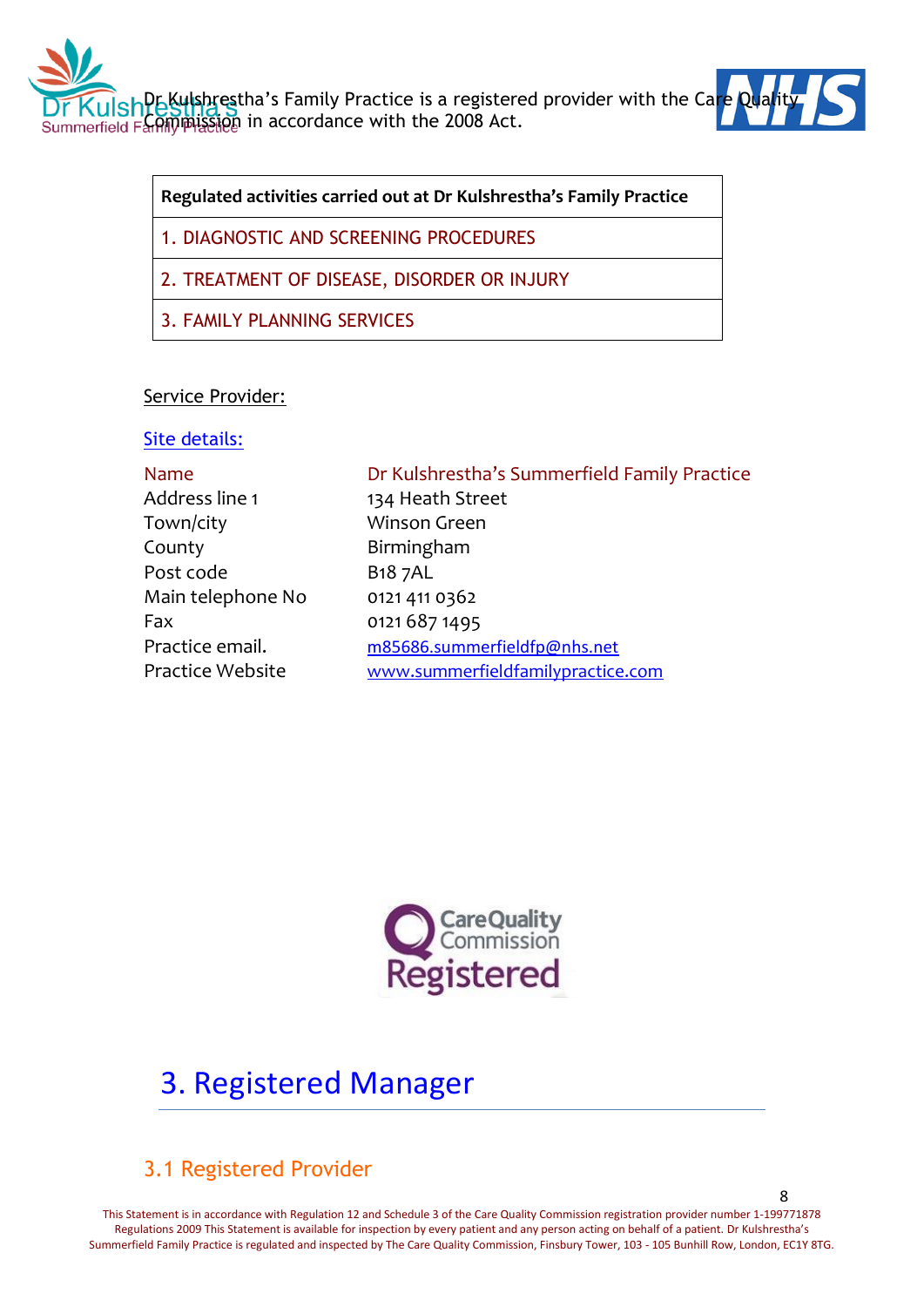

al Mameractice **Summerfield Family Prad<del>tice</del> (All Angles** Dr Kulshrestha's Summerfield Family Pradtice

Address line 1 134 Heath Street Town/city Winson Green County Birmingham Post code B18 7AL Main telephone No 0121 411 0362

### 3.2 Registered Manager

| Nominated Individual:          | Dr Rajendra Kulshrestha      |
|--------------------------------|------------------------------|
| Email:                         | rajendra.kulshrestha@nhs.net |
| Main telephone No              | 0121 411 0362                |
| Fax.                           | 0121 687 1495                |
| <b>CQC Service Provider ID</b> | 1-199771878                  |
| CQC Service Location ID        | 1-583794832                  |



# 4. Dr Kulshrestha's Family Practice Structure

### 4.1 Our Structure

Dr Kulshrestha's Family Practice operates within a circular practice structure. The practice management team and its staff work closely with the GPs to shape the strategy, direction and governance of the practice.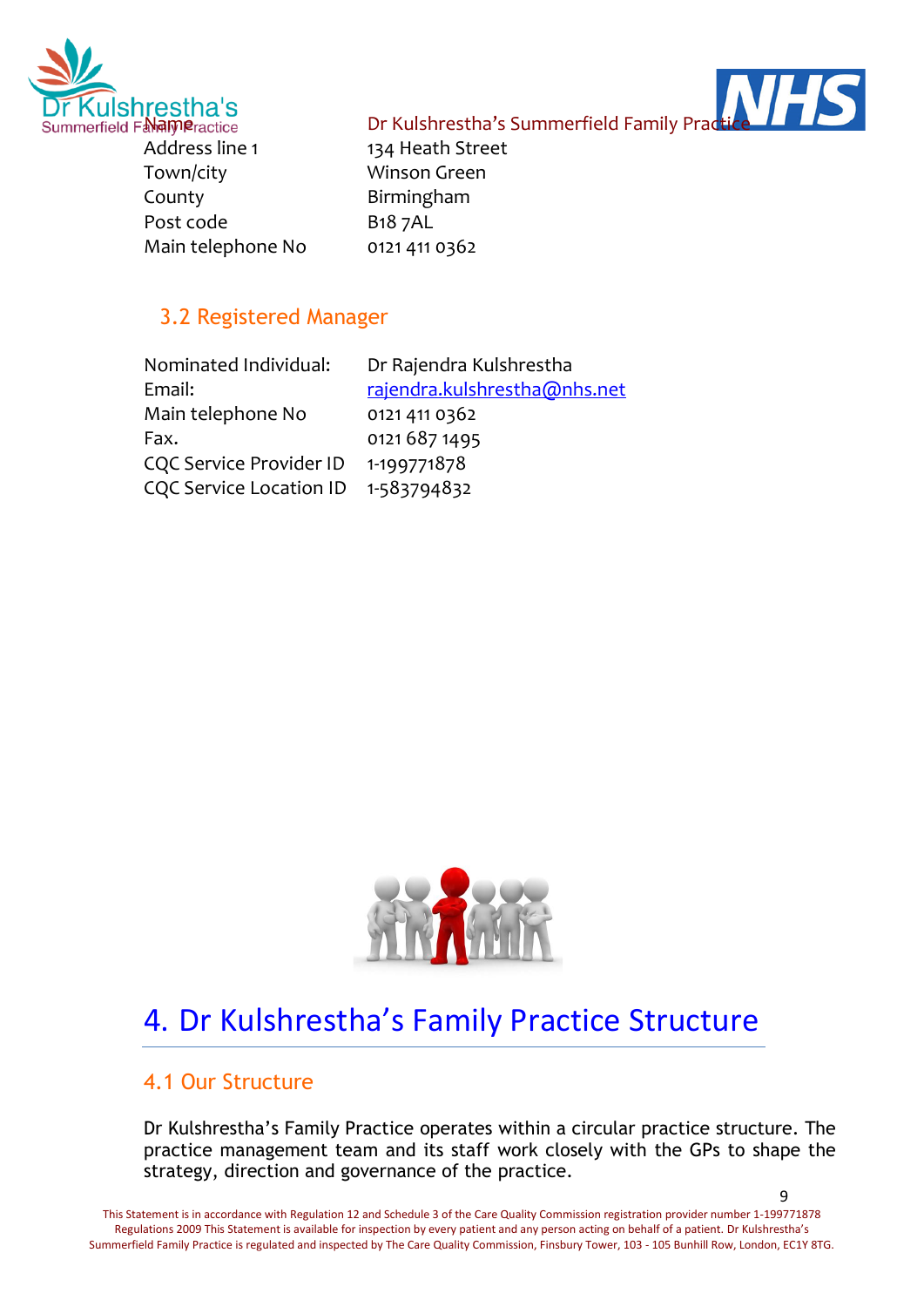

# *5. Our Values*

Our Values support our Vision, Shape our Culture and reflect what we value the most. We use these as our identity in the services we deliver to our patients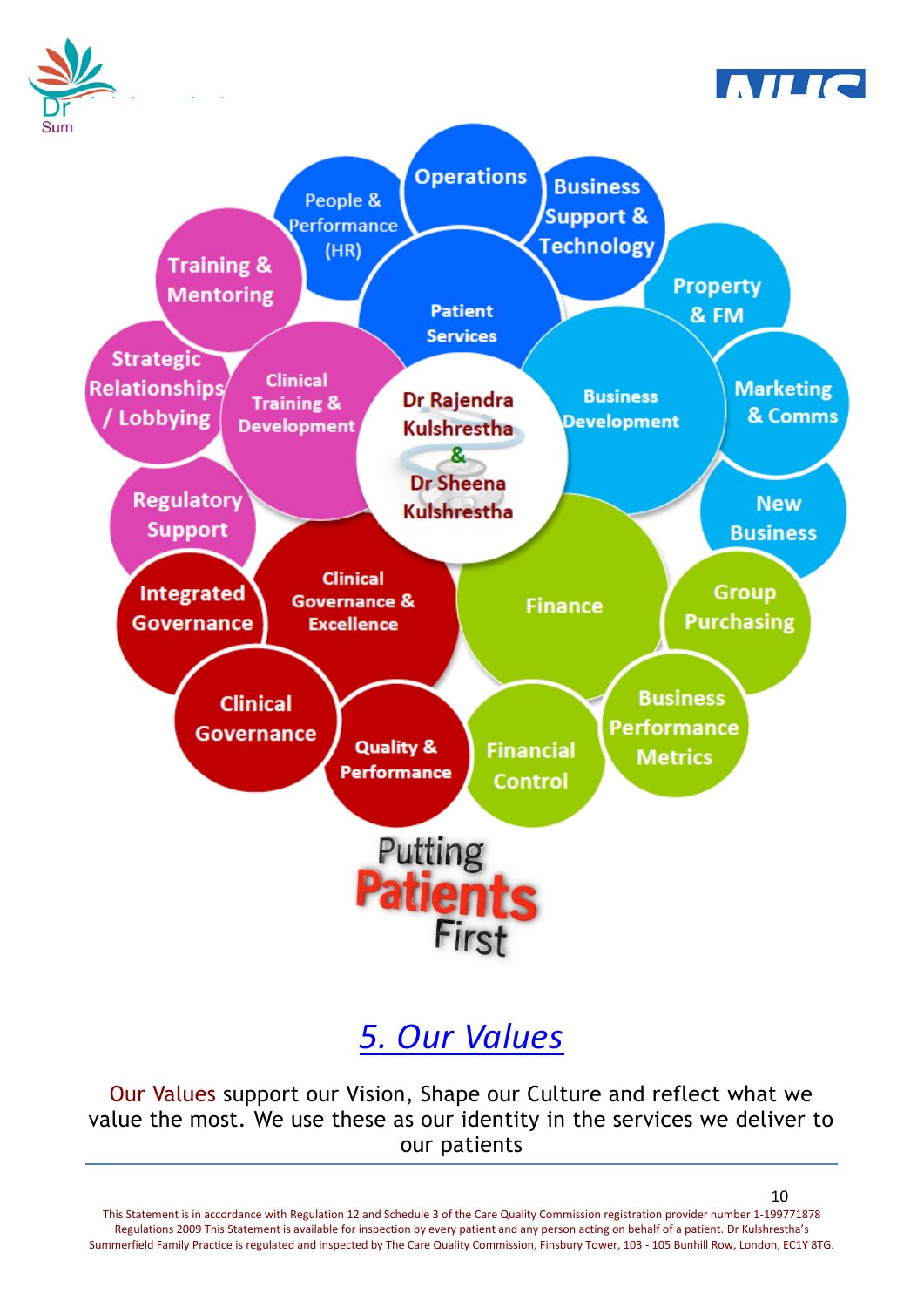





### **QUALITY CARE**

We have a single common definition of high quality care; it is Safe, Effective and a positive Patient Experience delivered by our team

### **PATIENT SAFETY**

Our approach to patient care encompasses our commitment to safety, effectiveness, patient focused, efficiency and equity

### **PATIENT SATISFACTION**

To ensure patient satisfaction we will deliver the right care, keep our patients safe, listen to our patients & provide equitable care



# 5.1 Our Mission Statement

To deliver high quality and effective health care to ALL of our patients, tailored and responsive to the needs of the local population. We aim to treat our patients with dignity and respect